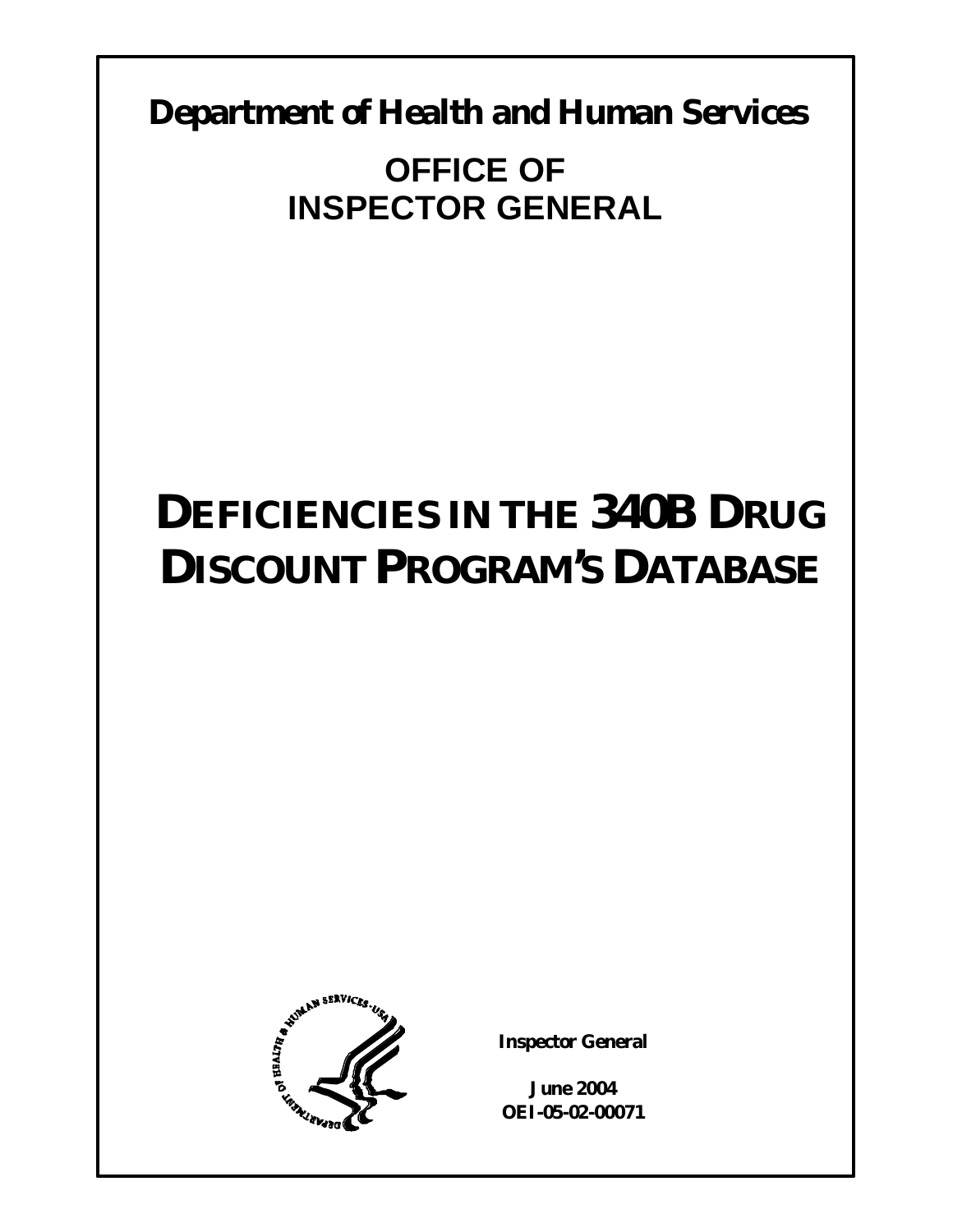# *Office of Inspector General*

**http://oig.hhs.gov** 

The mission of the Office of Inspector General (OIG), as mandated by Public Law 95-452, as amended, is to protect the integrity of the Department of Health and Human Services (HHS) programs, as well as the health and welfare of beneficiaries served by those programs. This statutory mission is carried out through a nationwide network of audits, investigations, and inspections conducted by the following operating components:

# *Office of Audit Services*

The OIG's Office of Audit Services (OAS) provides all auditing services for HHS, either by conducting audits with its own audit resources or by overseeing audit work done by others. Audits examine the performance of HHS programs and/or its grantees and contractors in carrying out their respective responsibilities and are intended to provide independent assessments of HHS programs and oper ations in order to reduce waste, abuse, and mismanagement and to promote economy and efficiency throughout the department.

# *Office of Evaluation and Inspections*

The OIG's Office of Evaluation and Inspections (OEI) conducts short-term management and program evaluations (called inspections) that focus on issues of concern to the department, the Congress, and the public. The findings and recommendations contained in the inspections reports generate rapid, accurate, and up-to-date information on the efficiency, vulnerability, and effectiveness of departmental programs. The OEI also oversees State Medicaid fraud control units, which investigate and prosecute fraud and patient abuse in the Medicaid program.

# *Office of Investigations*

The OIG's Office of Investigations (OI) conducts criminal, civil, and administrative investigations of allegations of wrongdoing in HHS programs or to HHS beneficiaries and of unjust enrichment by providers. The investigative efforts of OI lead to criminal convictions, administrative sanctions, or civil monetary penalties.

# *Office of Counsel to the Inspector General*

The Office of Counsel to the Inspector General (OCIG) provides general legal services to OIG, rendering advice and opinions on HHS programs and operations and providing all legal support in OIG's internal operations. The OCIG imposes program exclusions and civil monetary penalties on health care providers and litigates those actions within the department. The OCIG also represents OIG in the global settlement of cases arising under the Civil False Claims Act, develops and monitors corporate integrity agreements, develops model compliance plans, renders advisory opinions on OIG sanctions to the health care community, and issues fraud alerts and other industry guidance.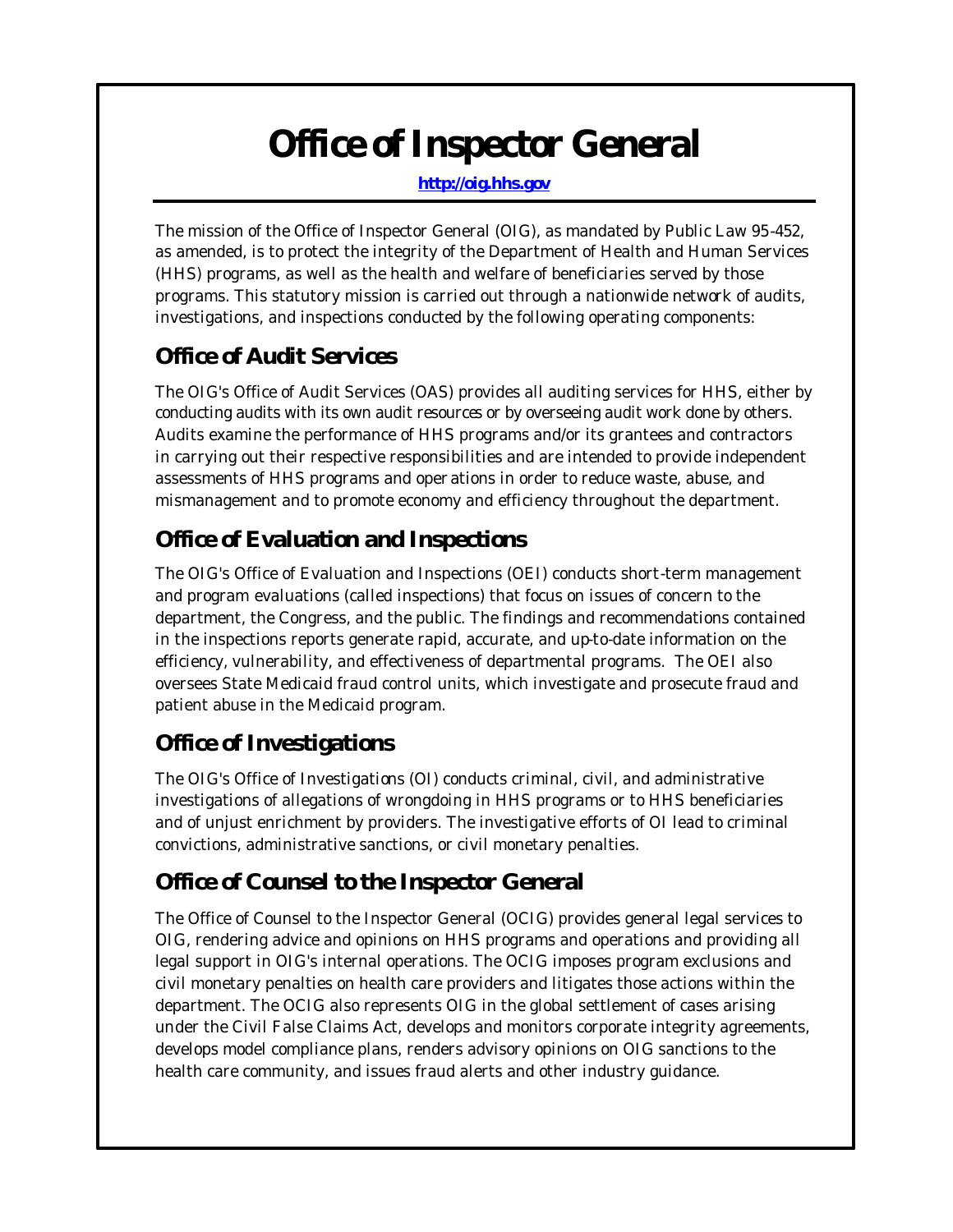

Washington, D.C. 20201

JUN 1 4 2004

TO: Elizabeth M. Duke, Ph.D. Administrator, Health Resources and Services Administration

FROM: George Grob Assistant Deputy Inspector General for Evaluation and Inspections

SUBJECT: OIG Final Reports: "Appropriateness of 340B Drug Prices," OEI -05-02-00070 "Deficiencies in the 340B Drug Discount Program's Database," OEI -05-02-00071

The attached final inspection reports focus on the administration of the 340B Drug Discount Program. We conducted these inspections because of concerns about the appropriateness of prices that 340B covered entities are paying for outpatient drugs and the efficiency of the program's administration.

Appropriateness of 340B Drug Prices (OEI-05-02-00070) reveals that entities participating in the 340B Drug Discount Program did not receive the correct discount for 31 percent of sampled drug purchases made in September 2002. Based on this sample, we estimate that 340B entities spent \$41.1 million more that month<br>on prescription drugs. The Health Resources and Services Administration (HRSA) does not have a process for ensuring that entities enrolled in the program receive the appropriate discount. Moreover, entities do not have information needed to verify that they pay the statutory price. Lastly, there is no match of HRSA's 340B ceiling price data to the manufacturers' data to detect and resolve discrepancies upfront.

To improve the integrity of the 340B program, HRSA should spot check entity-level transactions. HRSA should also seek legislative authority to establish penalties for violations of the Public Health Service Act (PHS Act). We also recommend that HRSA provide entities with data to approximate their discount. Finally, HRSA should verify their 340B prices against the manufacturers' prices.

In the agency response, HRSA agreed with the objectives of our recommendations. HRSA stated it is considering a number of activities in an effort to achieve systematic monitoring of manufacturer compliance with the pricing formula in the 340B statute. We look forward to receiving the results of these efforts. HRSA does not support our final recommendation to develop a legislative proposal to establish impact of the ultimate action plan before taking legislative action. We understand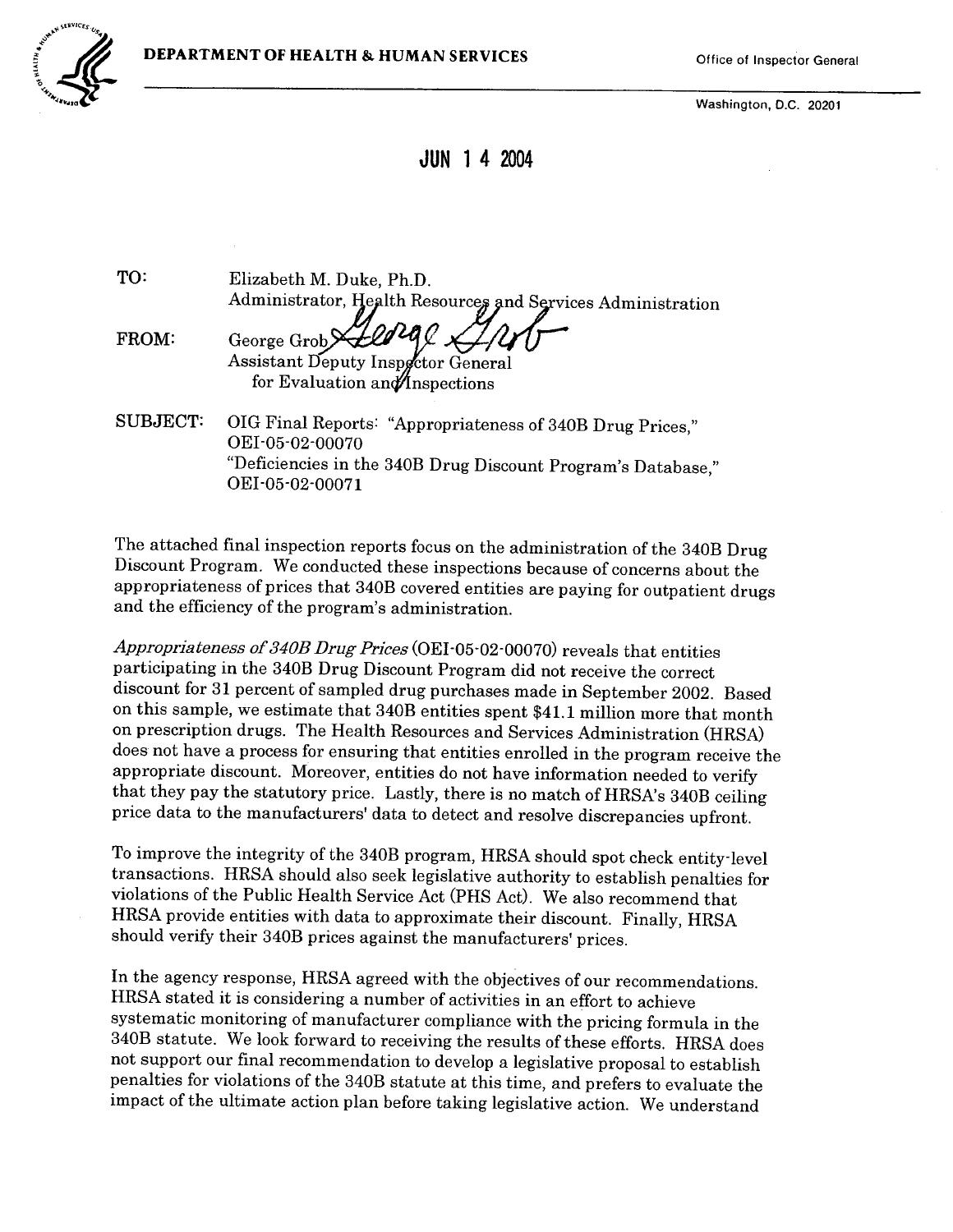#### Page 2 – Elizabeth M. Duke, Ph.D.

this approach, but believe that the abilty to impose fines and civil penalties is essential in ensuring that entities receive the full 340B discount.

Deficiencies in the 340B Drug Discount Program's Database (OEI-05-02-00071) found that the poor quality of the Pharmacy Affairs Branch's database interferes with the successful administration of the 340B Drug Discount Program. The database's quality is deficient in three ways. First, 38 percent of our sampled<br>entities were listed as enrolled in the 340B database, but reported not participating<br>in the program. Second, the addresses for 43 percent of 340B database were incorrect. Third, the 340B database also excludes essential billing and shipping information needed to verify a shipment's destination. According to interviews with nine major pharmaceutical corporations, incorrect information contained in the database undermines their efforts to prevent ilegal sales of discounted products to ineligible entities.

To improve the integrity of the database, HRSA should develop a strategic plan to<br>better manage the 340B program data. We suggest HRSA's plan include: (1) a revalidation of all current information in the database; (2) an annual recertification process for entities participating in the discount program; (3) a separate listing of newly added or deleted entities; (4) a standard reporting format for entities addresses; and (5) an additional field to designate entities with contracted pharmacy arrangement.

HRSA's comments describe the action already taken to improve the integrity of the 340B database, but mention the impact budgetary limitations have on the agency ability to commit to a timetable for full implementation. We encourage HRSA to optimize its Pharmacy Services Support Center contract as a means to move toward complete action. Concurrently, we anticipate that HRSA wil determine if a Federal Register notice to announce a new annual certification requirement is necessary.

Please send us your final management decision, including any action plan, as appropriate, within 60 days. If you have any questions, please do not hesitate to call me or one of your staff may contact Elise Stein, Director, Public Health and Human Services Branch, at 202-619-2686 or through e-mail [Elise.Stein@oig.hhs.gov]. To faciltate identification, please refer to report numbers OEI -05-02-00070 and OEI -05-02-00071 in all correspondence.

2 Attachments

Final Report - "Appropriateness of 340B Drug Prices," OEI-05-02-00070 Final Report - "Deficiencies in the 340B Drug Discount Program's Database," OEI -05-02-00071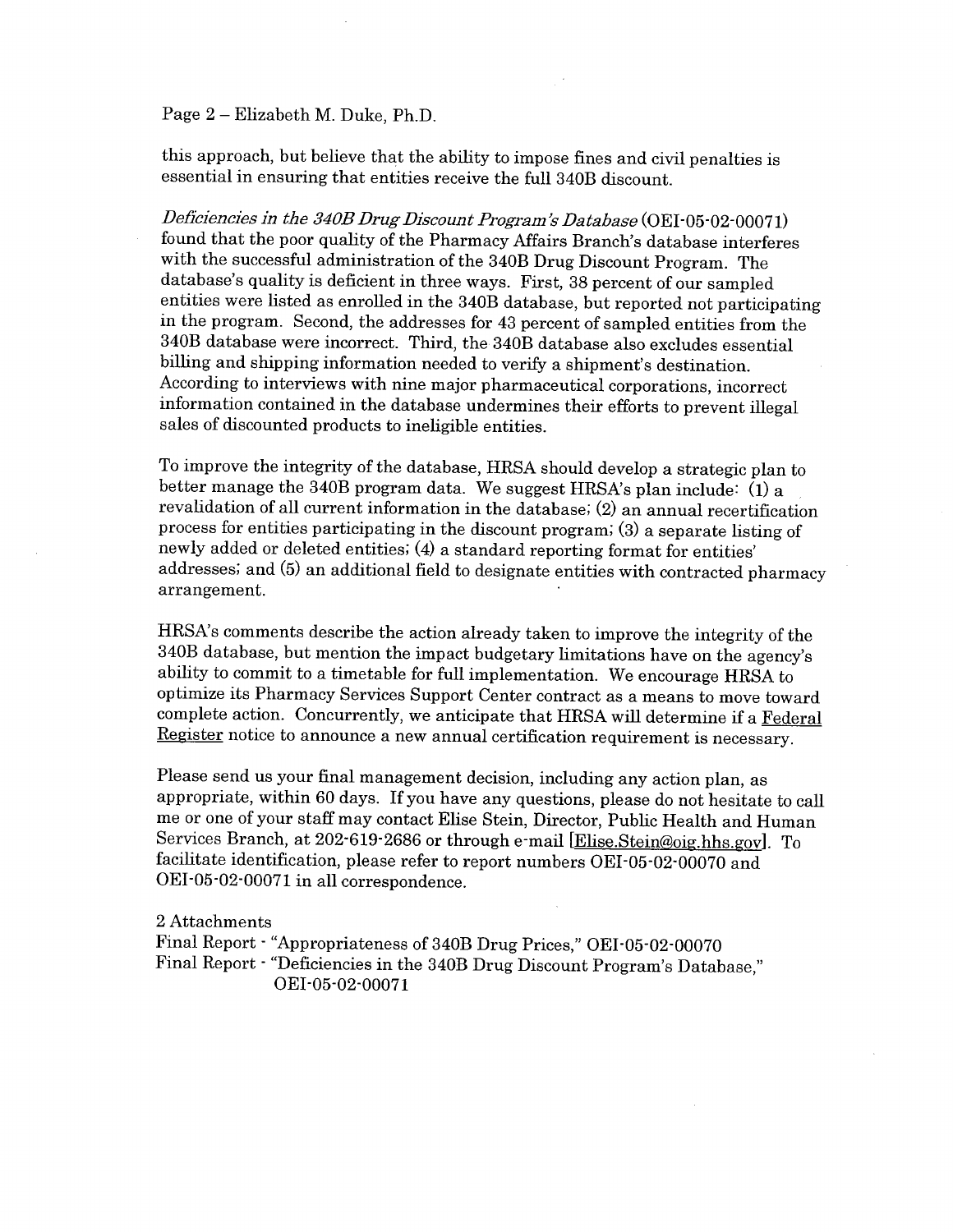Section 340B of the Public Health Service Act (the PHS Act) created the 340B Drug Discount Program to lower drug prices for over 10,500 entities, including community health centers, public hospitals, and various Federal grantees. The Health Resources and Services Administration's (HRSA's) Pharmacy Affairs Branch (PAB) administers the program for the 10,500 enrolled entities, estimated to spend \$3.4 billion on drugs in 2003.

The PHS Act required PAB to maintain an electronic listing of all the entities enrolled in the 340B discount. Pharmaceutical manufacturers refer to the listing to verify entities' eligibility for the discount and to ensure that their drugs are only shipped to legitimate sites. Due to the importance of the database, we reviewed the quality and timeliness of its information.

We found that the poor quality of the Pharmacy Affairs Branch's (PAB) database interferes with the successful administration of the 340B Drug Discount Program. Thirty-eight percent of our sampled entities were listed as enrolled in the 340B database, but reported not participating in the program. The database also had incorrect addresses for 43 percent of sampled entities. We also found that the database does not provide essential information on the entities' billing and shipping arrangements. According to interviews with nine major pharmaceutical corporations, the extent of incorrect addresses listed in the database hinders their ability to effectively identify entities eligible for the discount program.

We recommend that HRSA develop a strategic plan for improved management of the 340B database. We suggest this plan include: (1) a revalidation of all current information in the database (2) an annual recertification process for entities participating in the discount program (3) a separate listing of newly added or deleted entities (4) a standard reporting format for entities' addresses and (5) an additional field to designate entities with contracted pharmacy arrangement.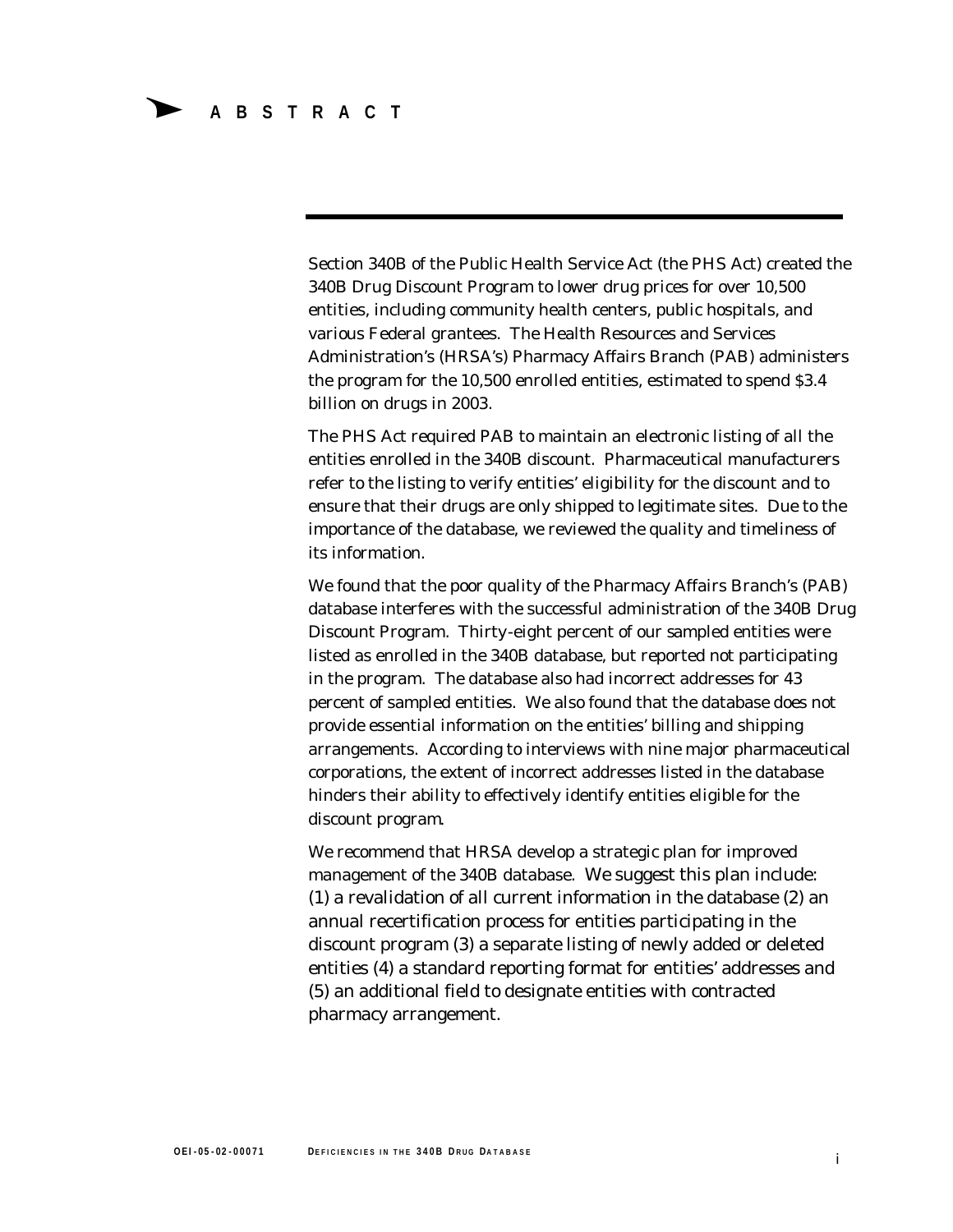#### **OBJECTIVE**

To assess the accuracy of information contained in the Pharmacy Affairs Branch (PAB) 340B Drug Discount Program's database.

#### **BACKGROUND**

The PAB in the Health Resources and Services Administration (HRSA) is required to maintain a complete listing of all entities participating in the 340B Drug Discount Program for pharmaceutical manufacturers and wholesalers to use in verifying an entity's eligibility to receive the discount. It is crucial that the roster contain exact information on the identity of the entities because it is the source wholesalers and manufacturers consult to verify the entity's participation in the program, as well as its address. This inspection stems from complications faced while attempting to extract a sample of providers from the database for the inspection entitled *"Appropriateness of 340B Prices"* (OEI-05-02-00070). Given the importance of the database, we examined the integrity of the database and assessed the effects that errors had on our work, as well as other end users.

#### **FINDINGS**

**Thirty-eight percent of sampled entities are incorrectly listed in the 340B database as participating in the 340B Drug Discount Program.**  Despite being listed in the 340B database as "participating" in the 340B Drug Discount Program, 38 percent of our sample reported "not participating." Manufacturers reported that the correctness of an entity's eligibility status in the 340B database interferes with an entity's ability to purchase drugs at the 340B price.

**The 340B database had incorrect address information for 43 percent of sampled entities.** Forty-three percent of the entities sampled from the 340B database were listed with incorrect addresses. Incorrect information in the database hinders pharmaceutical manufacturer's ability to verify entity enrollment and increases the risks for diversion.

**The 340B database does not provide essential information on entities' billing and shipping arrangements.** Manufacturers reported that the absence of fields in the database that list both an entity's billing and a shipping address hinders their ability to verify that their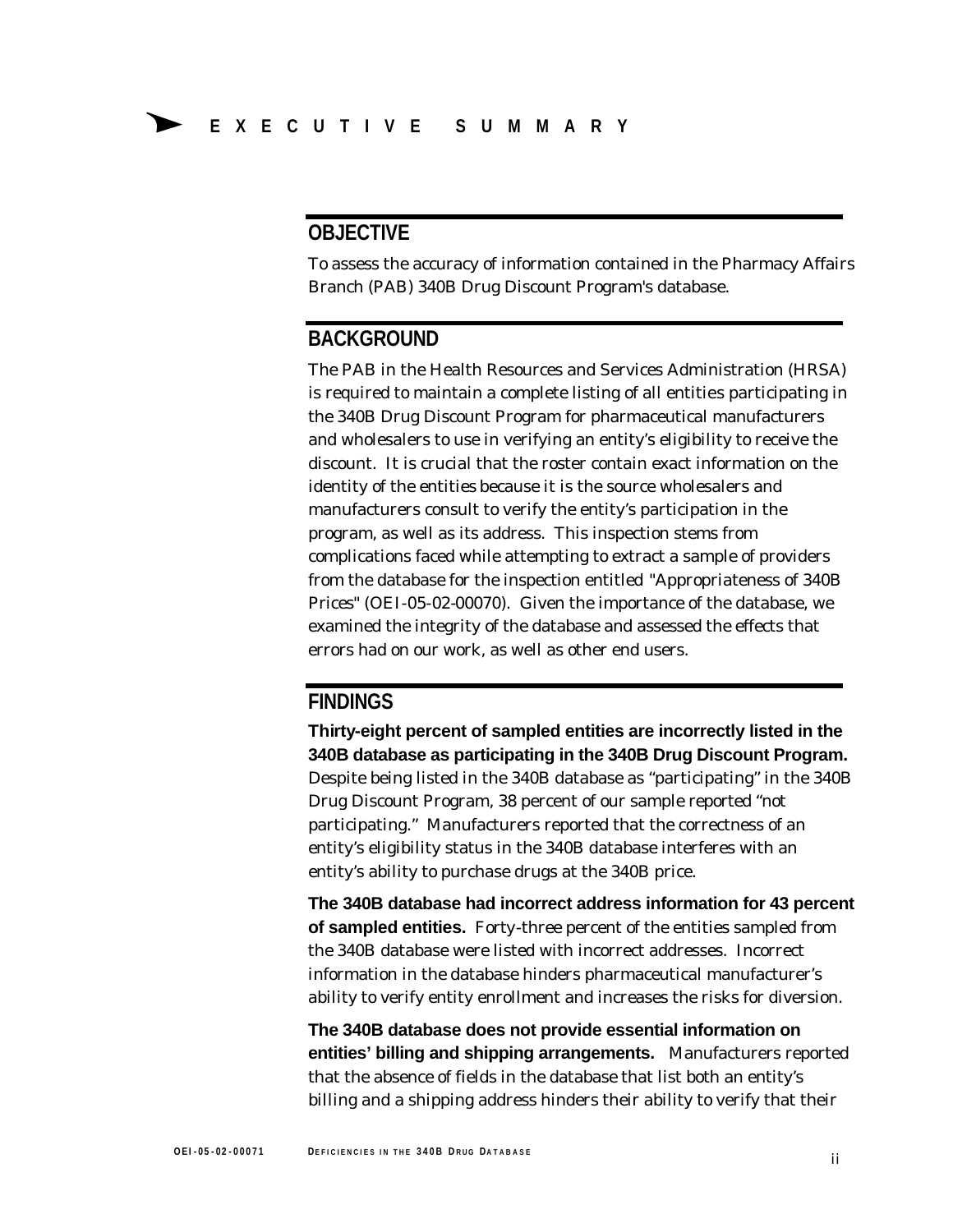discounted products are going to eligible sites. The current design of the database only lists one address, but because of complex drug delivery and contracted pharmacy arrangements, the address listed may not be where the bill is sent or where the product is shipped.

#### **RECOMMENDATIONS**

**To ensure accurate information on entities' participation and location status, HRSA should develop a strategic plan for managing 340B program data that:** 

- $\Box$  revalidates all of the current information in the database
- $\Box$  requires all enrolled entities to resubmit their 340B registration forms to PAB annually
- $\Box$  creates a separate listing of entities newly added or deleted from the roster each quarter to facilitate the efficient transmission of information to the manufacturers
- $\Box$  establishes a standard format for reporting entities' addresses, which clearly identifies the appropriate "ship to/bill to" arrangements and does not include post office boxes
- $\Box$  creates a field that designates entities with a contracted pharmacy arrangement

#### **AGENCY COMMENTS**

HRSA's comments describe the action already taken to improve the integrity of the 340B database, but mention the impact budgetary limitations have on the agency's ability to commit to a timetable for full implementation. We encourage HRSA to optimize its Pharmacy Services Support Center contract as a means to move toward complete action. Concurrently, we anticipate that HRSA will determine if a Federal Register notice to announce a new annual certification requirement is necessary.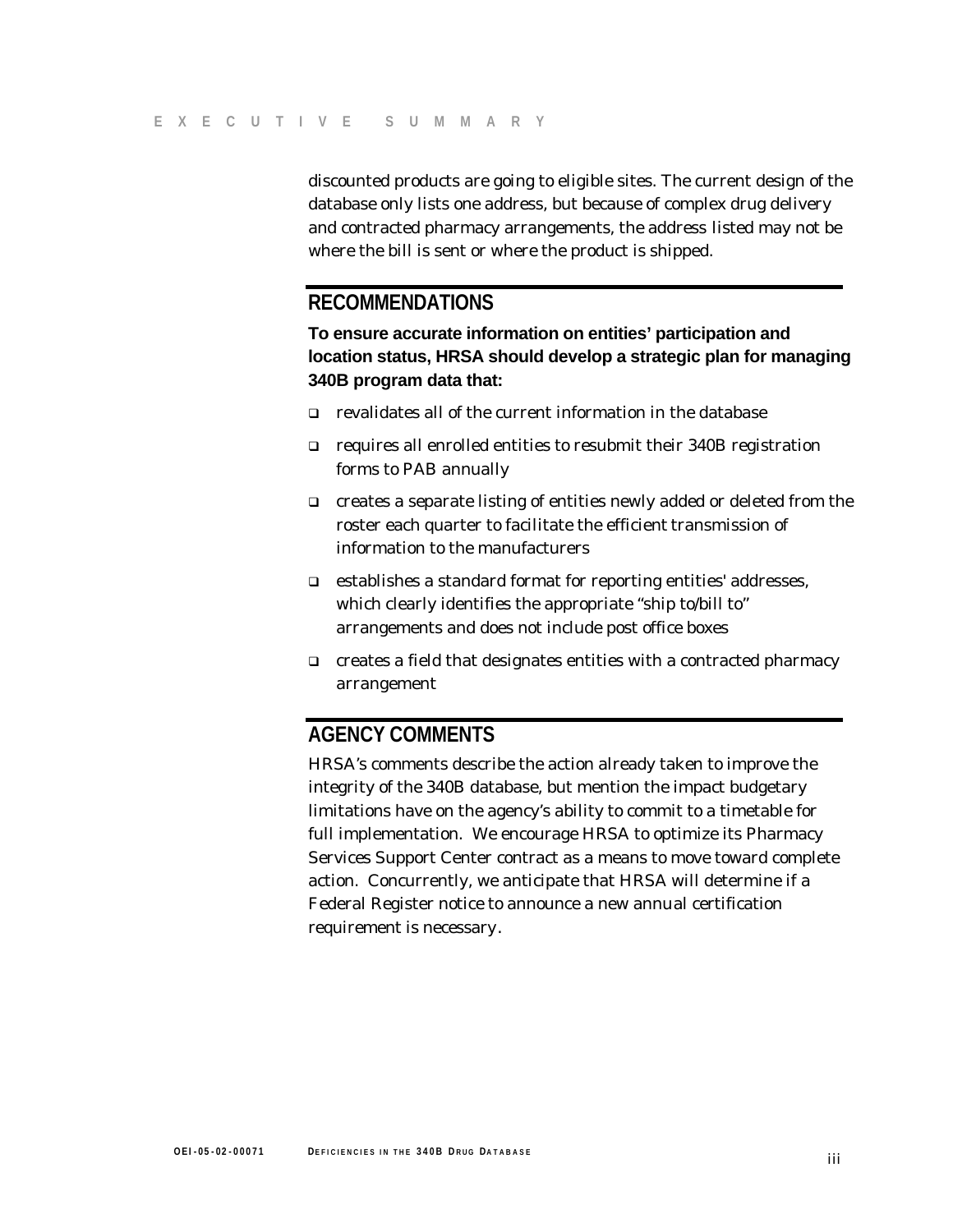# � **TABLE OF CONTENTS**

| Database does not include complete address information  5 |  |
|-----------------------------------------------------------|--|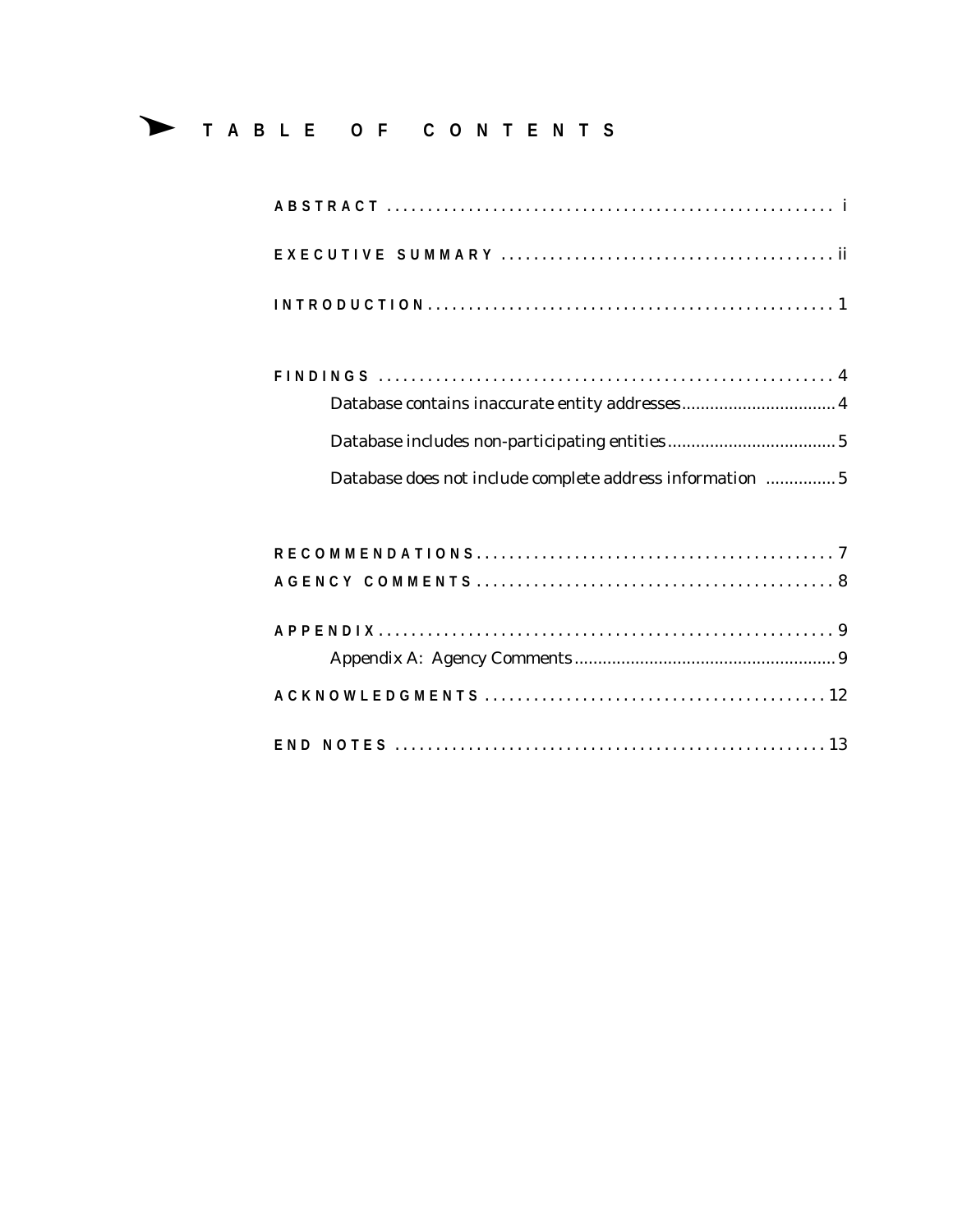### **OBJECTIVE**

To assess the accuracy of information contained in the Pharmacy Affairs Branch 340B Drug Discount Program's database.

#### **BACKGROUND**

This report stems from complications faced while attempting to use the 340B Drug Discount Program database of participants for the inspection entitled "Appropriateness of 340B Prices" (OEI-05-02-00070). Efforts to conduct a review of Health Resources and Services Administration's (HRSA's) management of the 340B program were compromised by the poor quality of the database. Because the success of the 340B program depends on the accuracy of the information contained in the database, we evaluated the overall condition of the database. This report demonstrates the effects that deficient data has on the ability of the 340B Drug Discount Program to operate efficiently.

#### **The 340B Drug Discount Program**

In 1992, Congress enacted Section 340B of the Public Health Service Act (the PHS Act), establishing the 340B Drug Discount Program. This Federal discount program requires pharmaceutical manufacturers to lower outpatient drug prices for over 10,500 qualified Federal grantees, including community health centers and public hospitals. To calculate the 340B price, manufacturers adhere to a formula stipulated in the PHS Act. The 340B price is a ceiling price, meaning it represents the highest price the entity may be charged for that product, but does not limit sales below the calculated price.

HRSA's Pharmacy Affairs Branch (PAB) administers the 340B Drug Discount Program. The 340B participating entities are estimated to spend \$3.4 billion for outpatient drugs in 2003.

#### **The 340B Participant Database**

Section 340B requires PAB to "maintain accessible data on the identity of participating entities." In 1993, PAB created an electronic bulletin board representing the registration and certification of eligibility. Although an entity may be eligible to participate in 340B by virtue of the grant it receives, it must notify PAB of its intention to participate in the discount program by completing and submitting the "340B Program Registration Form for Covered Entities." Eligible entities must also commit to avoiding duplicate discounts or rebates, preventing drug diversion and providing the Health and Human Services' (HHS) Secretary and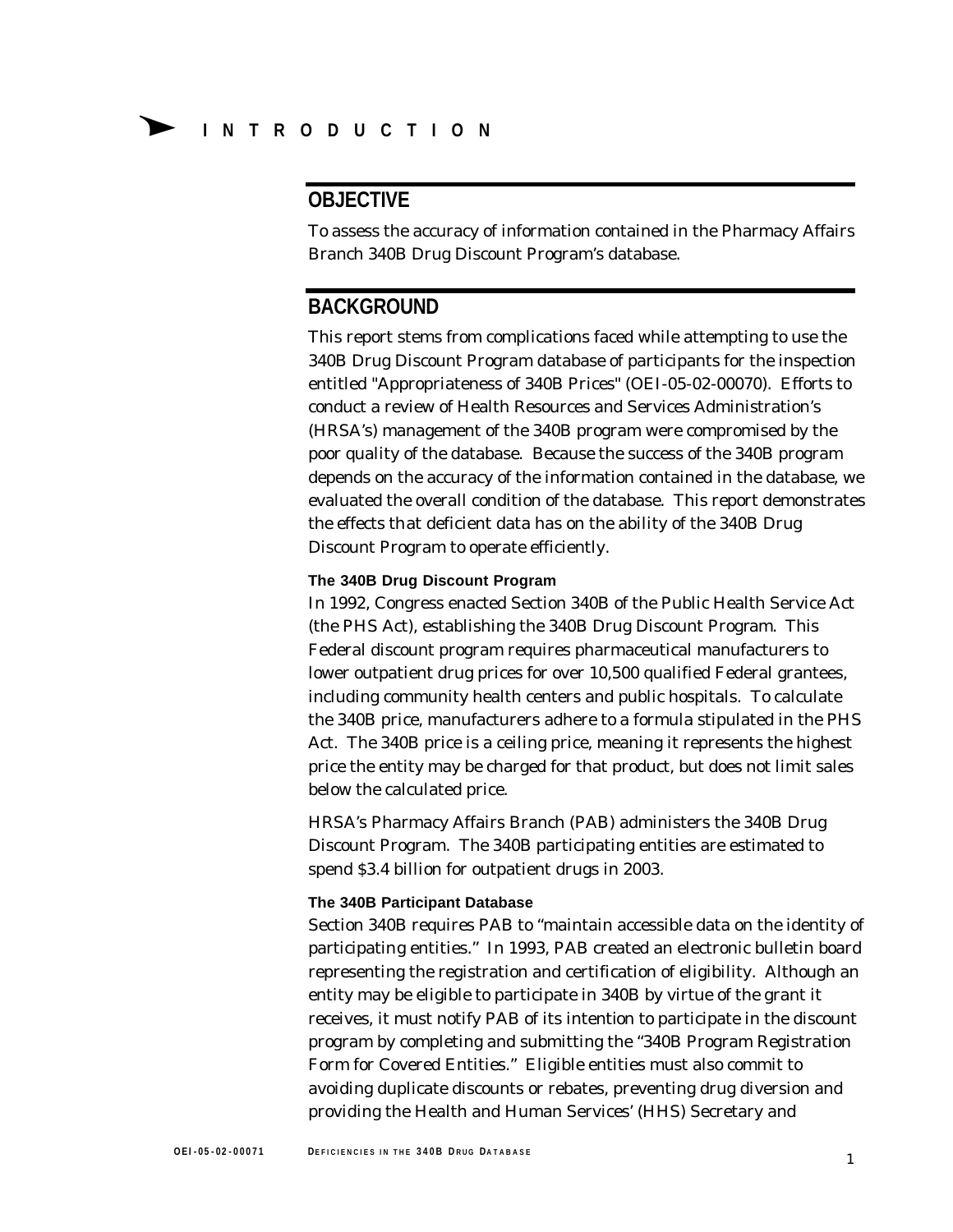manufacturer access to its records related to its compliance with 340B requirements.

Once PAB receives, verifies, and processes the registration form, the entity is listed in the electronic database and is eligible to purchase drugs at the 340B price. The PAB Web site stresses the importance of entities supplying the agency with accurate and up-to-date information, particularly the exact name and street address. PAB states that, "It is the responsibility of each covered entity to contact the PAB with any changes."

The 340B Drug Discount Program's database is intended to serve as a centralized source of contact information for those entities registered to participate in the discount program. The database lists the facility name, address, type of entity, date added to the database, and date terminated from participation.

It is crucial that the roster contain exact information on the identity of the entities because it is the source wholesalers and manufacturers consult to verify the entity's participation in the program, as well as its address. Manufacturers need to confirm that the entity's reported address matches that in the 340B database before shipping the discounted drugs. Furthermore, an accurate database helps prevent potential diversion of drug products.

Any incorrect information in the database compromises both the participants and the manufacturers. If the contact information on an eligible entity is wrong, a manufacturer may have to delay shipping the product until it can verify the correct information. If an entity is eligible for the discount, but is not listed, they could be overcharged because manufacturers do not have to offer the 340B discount.

Conversely, manufacturers may face other consequences if their products are sold to ineligible clinics at the 340B price. The integrity of the 340B program is weakened if prohibited transactions occur. For example, if a manufacturer discovers sales to entities not eligible for the 340B discount or to entities that are eligible to enroll but have yet to do so, the 340B contract is violated, damaging the reputation of the program.

In addition, if a manufacturer sells a drug at the 340B price to a noneligible entity, it may accidentally set a "best price" (BP), which is part of the formula used to calculate a manufacturer's rebate owed to the State Medicaid agencies. Manufacturers must report their lowest selling price, or BP, each quarter to the Centers for Medicare & Medicaid Services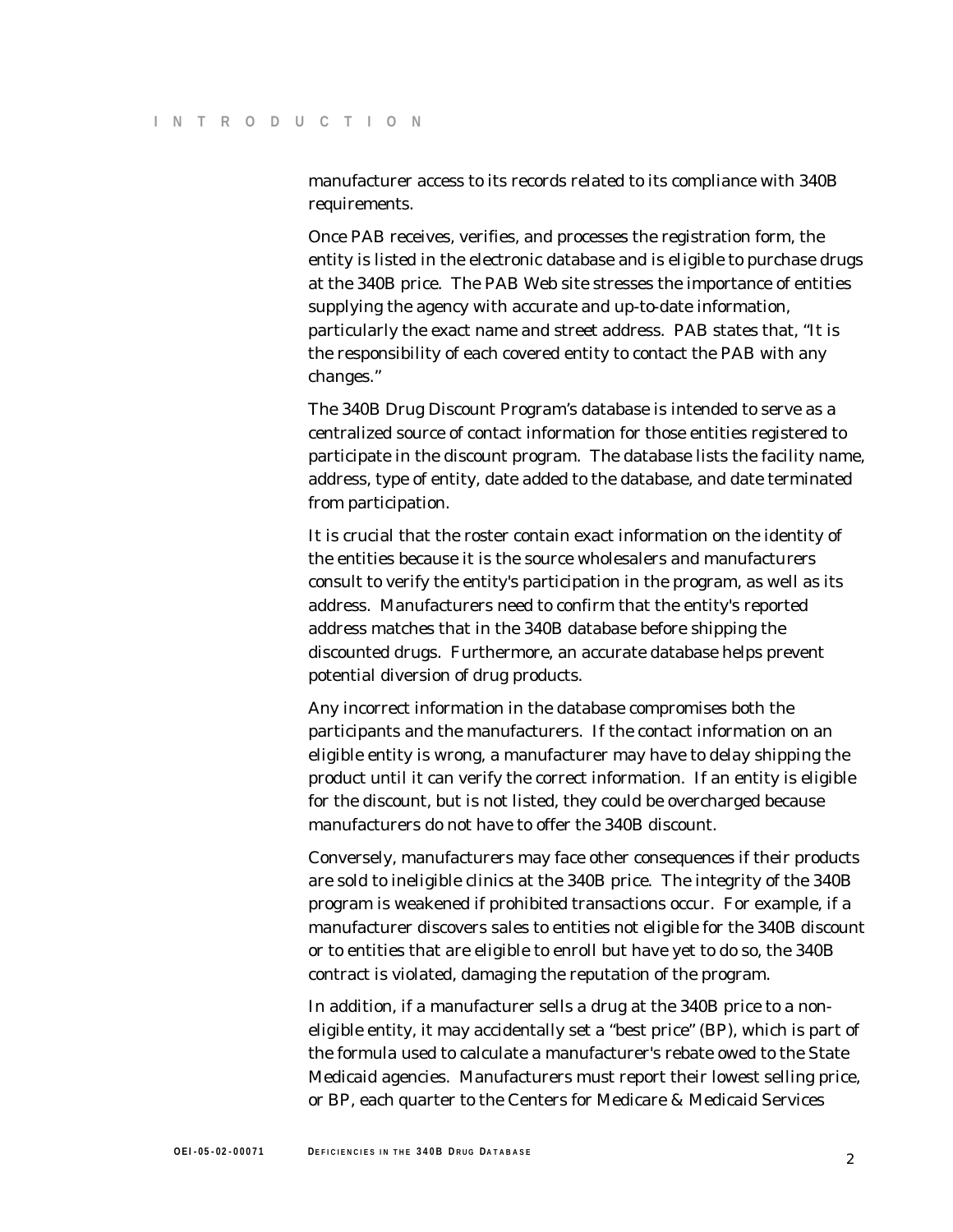(CMS) for the purpose of the Medicaid Drug Rebate Program. Sales to 340B entities are exempt from this calculation.

PAB estimates that participation in the 340B discount program is growing at an annual rate of 12 percent. The program's rapid growth is partially due to the HHS's pharmacy demonstration projects that allow entities to develop new ways to purchase drugs and serve patients. In addition, the President's Community Health Center expansion initiative, which plans to add 1,200 new and expanded health center sites eligible for the 340B discount, will significantly impact the number of eligible participants, giving added importance to the need for an accurate database.

#### **METHODOLOGY**

As part of our data collection effort in the report, *Appropriateness of 340B Prices* (OEI-05-02-00070), we selected a random sample of 75 plus 10 spare 340B entities out of 4,246 using the information contained in the PAB database. To ensure the delivery of our data requests, we attempted to verify the addresses and participation of the selected entities through telephone calls and Internet searches. Ultimately, we requested data from 76 entities, accessing one of the spares.

In addition, we interviewed nine pharmaceutical manufacturers about their role in the 340B Drug Discount Program. These manufacturers were selected, based on geographic convenience, but are all major, billiondollar corporations and comprise over 40 percent of the total prescription sales market.<sup>1</sup> During those interviews, much of the conversation focused on the issues that manufacturers face using the 340B database. We did not independently verify the nine manufacturers' reported difficulties; however, the comparable responses among the nine were consistent with our experience in attempting to use the data for our own analysis.

Our review was conducted in accordance with the Quality Standards for Inspections issued by the *President's Council on Integrity and Efficiency*.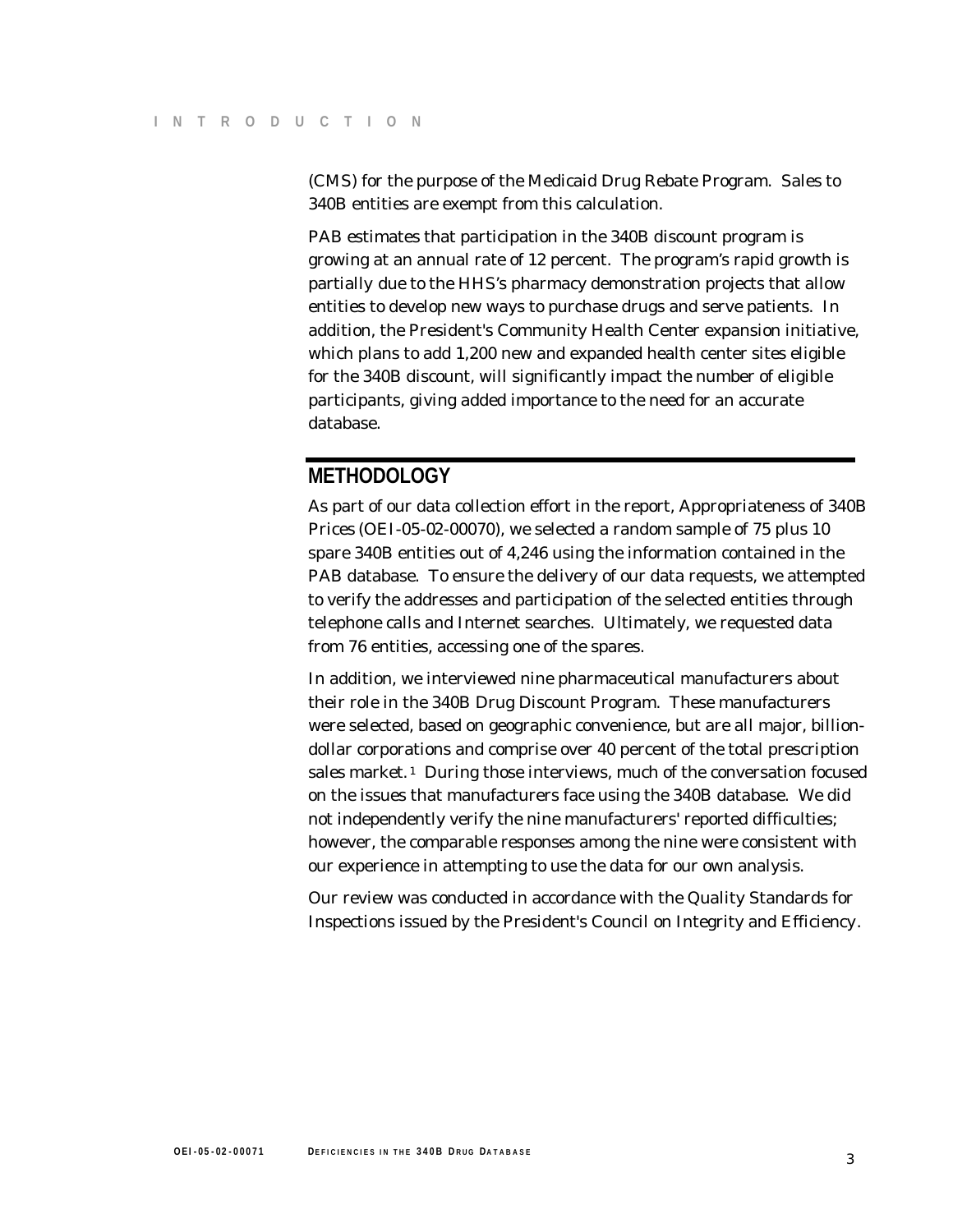# **Thirty-eight percent of sampled entities are entities, or 38 percent, were listed in incorrectly listed in the 340B database as** the database as participants, but **participating in the 340B Drug Discount reported not using the 340B discount.**

Twenty-nine of the 76 sampled **Program.** These entities may have enrolled in the program at some point since its

start in 1992, but reported that they no longer participate. Therefore, these providers are registered in the database as covered entities, but are not actually purchasing drugs at the 340B discount. This also indicates that entities are either not providing a drug benefit or purchasing their drugs at regular market prices. Table 1 illustrates the entities' reported reasons for ineligibility.

| Database                                                      | Table 1- Entities with Inaccurate 340B Participation Listing in the                             |
|---------------------------------------------------------------|-------------------------------------------------------------------------------------------------|
| Number of<br>Entities with<br><b>Incorrect</b><br>Status (29) | Reported Reasons for Non-participation                                                          |
| 16                                                            | Entities reported purchasing pharmaceuticals, but<br>not through the 340B Drug Discount Program |
|                                                               | Receive drugs from a larger 340B participant, but<br>do not purchase drugs themselves           |
|                                                               |                                                                                                 |

Failure to fully participate in the 340B discount program reduces the scope of the entities' health care services and makes inefficient use of HRSA grant funds. According to PAB, the database's information on an entity's address and participation status is only as good as the information they receive.2 PAB enters an entity's information when it registers for the 340B discount, but then relies on the entity to voluntarily provide any changes. If the health care provider has had leadership or pharmacy staff turnover, it might not be aware of the benefits the 340B discount program offers.

From the pharmaceutical manufacturers' perspective, accurate information on an entity's participation status in the 340B database is important for two reasons. First, if the entity is eligible to purchase at the 340B price, but is excluded from the 340B database, the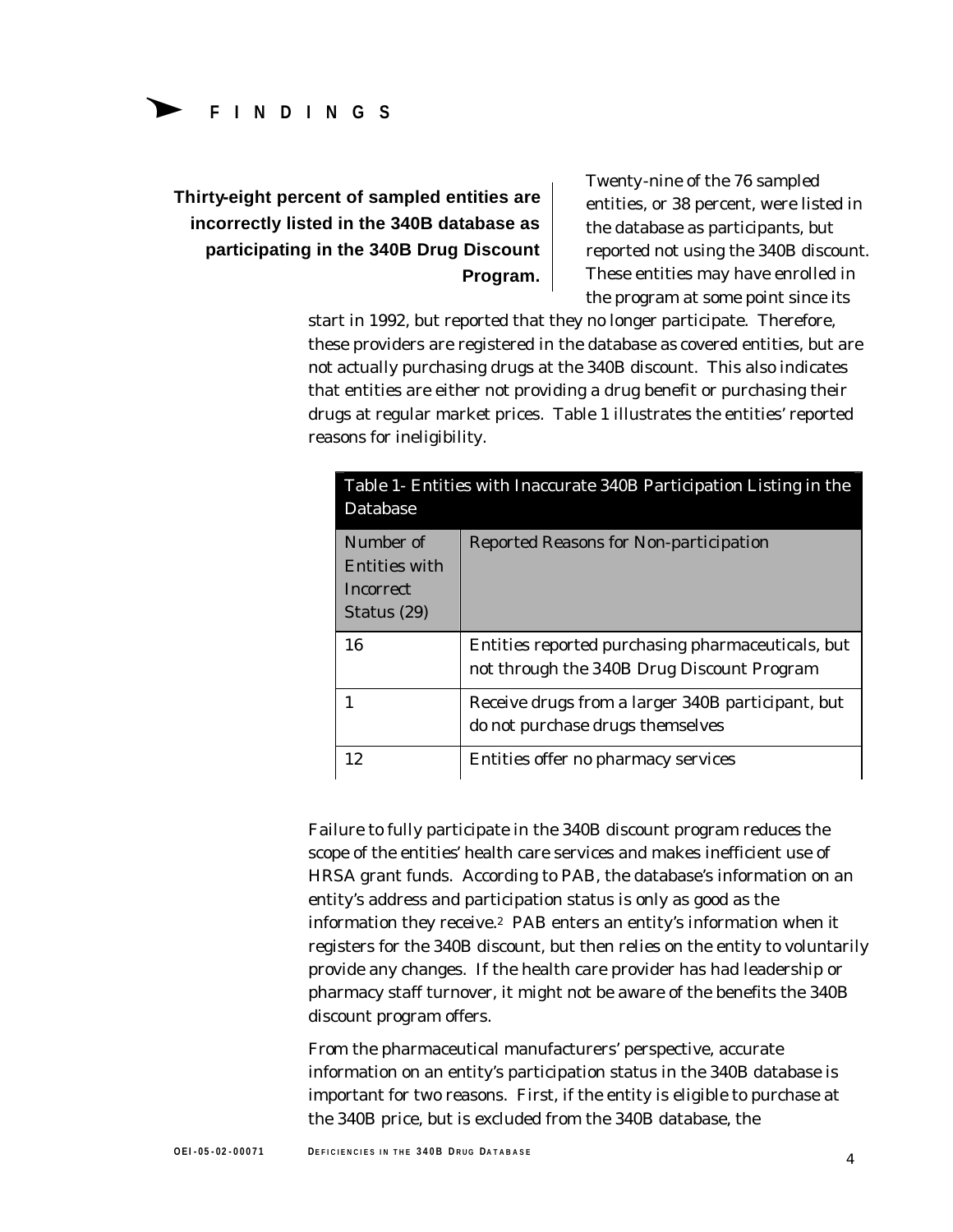manufacturer risks charging that entity more than the 340B ceiling price. Second, sales to ineligible entities place manufacturers in a vulnerable position for fraud and diversion.

### **The 340B database had incorrect address** and collection for our **information for 43 percent of sampled entities.** inspection,

During data *Appropriateness of* 

*340B Prices* (OEI-05-02-00070), we found that of our sample of 85 entities (75 plus 10 spares), 37 entities, or 43 percent, of the addresses listed in the 340B database were incorrect. According to interviews with pharmaceutical manufacturers, the database's incorrect entity contact and address information hinders their ability to efficiently manage 340B contracts.

The 340B database needs to have correct address information to confirm that only participating facilities and their patients have access to drugs purchased at the 340B price. While manufacturers maintain their own listing of their 340B contracts, they use the 340B database as the official source to compare and update their information each quarter. If an entity's contact and address information does not match the manufacturer's listing, the manufacturer has to take additional time to obtain accurate information. According to the manufacturers, this extra effort creates product delivery delays for the 340B entities.

According to the manufacturers, because the 340B database is a cumulative list that does not separate those entities newly added to or deleted from the previous quarter, to locate new participants or detect deletions, they must sort through the entire list of 10,500 entities each quarter.

# **The 340B database does not provide essential** The 340B database does not include complete entity address information on entities' billing and shipping

**arrangements.** information, which is necessary<br>to identify the eligibility of the

entity, as well as confirm that the address is legitimate prior to shipping product.

HRSA permits entities to have arrangements with affiliated retail pharmacies or hospitals, as long as those arrangements are documented in writing to PAB. However, the complexity of the drug distribution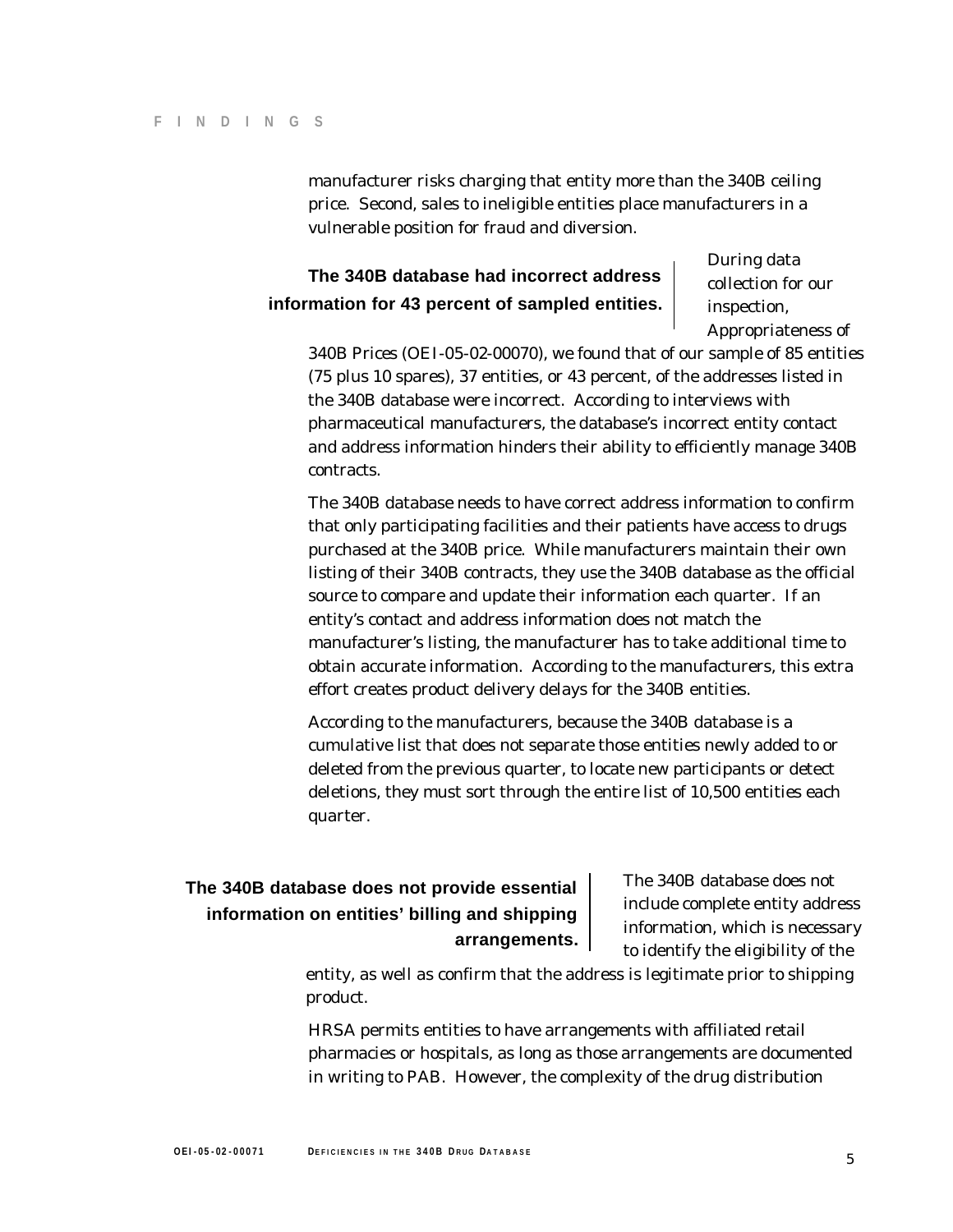system is not reflected in the design of the 340B database and confuses manufacturers.

The "entity address" field lists the address submitted on the entity's grant application, but, due to the variety of drug delivery arrangements among 340B entities, the listed address may not be where the bill is sent or where the product is shipped. An eligible entity may order pharmaceuticals, but have them shipped to a retail pharmacy that distributes the drugs to the entity's patients. Alternatively, a hospital may order products on behalf of its affiliated entities. Frequently, the address listed on the Web site is actually the grantee's administrative office or a post office box where bills are sent, but not products.

HRSA allows for 340B qualified entities without on-site pharmacies to contract out their pharmacy services. In this arrangement, the entity is billed for the drugs, but the pharmacy receives the shipment and dispenses the prescriptions to the entity's patients. Covered entities contracting with a retail pharmacy are required to supply PAB with a signed self-certification, documenting their agreement so drug manufacturers and wholesalers recognize the arrangements. However, the 340B database does not include a field that clearly identifies those entities with a contracted pharmacy arrangement. As a result, manufacturers have to search PAB's separate "Contract Pharmacy" database to ensure that their products are both appropriately procured by an eligible entity and then sent to the appropriate address. Only after identifying the entities with contract pharmacy arrangements can the manufacturer return to the entity database to verify that the arrangement exists.

The database also does not define or link related entities with purchasing associations, such as a large public hospital and its smaller satellite clinics, making it difficult to discern which entity is billed and which receives the shipment. When a hospital orders and pays for drugs, but has them shipped to other eligible sites, manufacturers need to be aware of this arrangement so they can verify that the other sites are eligible.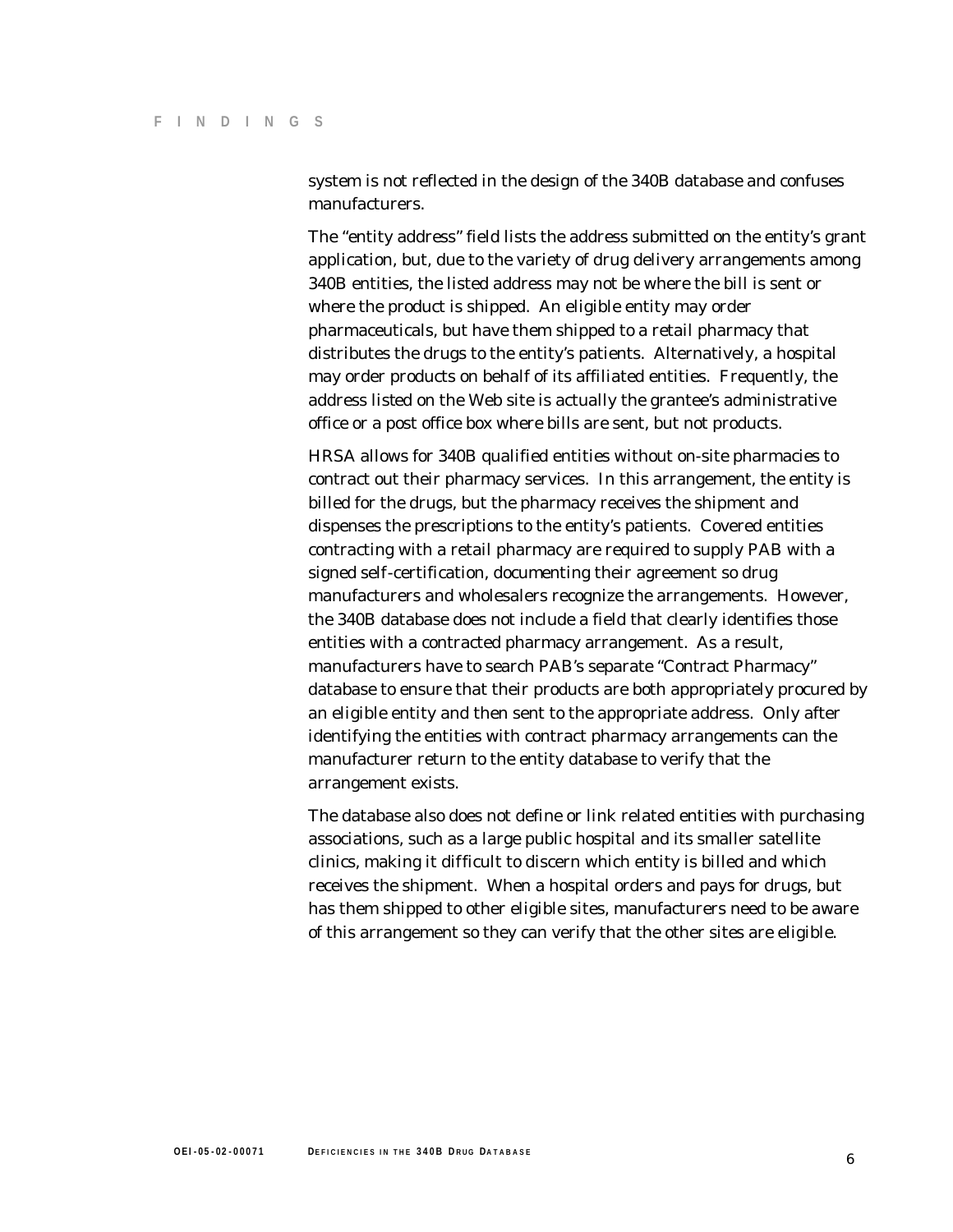### **RECOMMENDATION**

**To ensure accurate and timely information on the entities' locations and participation status, HRSA should develop a strategic plan for managing the 340B program's data that:** 

- � revalidates all of the information currently in the 340B database
- $\Box$  requires all participating entities to resubmit their 340B registration forms to PAB annually to ensure continued accuracy
- $\Box$  creates a separate listing of entities newly added or deleted from the roster each quarter to facilitate the efficient transition of information to the manufacturers
- $\Box$  establishes a standard format for reporting entities' addresses, which clearly identifies the appropriate "ship to/bill to" arrangements and does not include post office boxes
- $\Box$  creates a field that designates entities with a contracted pharmacy arrangement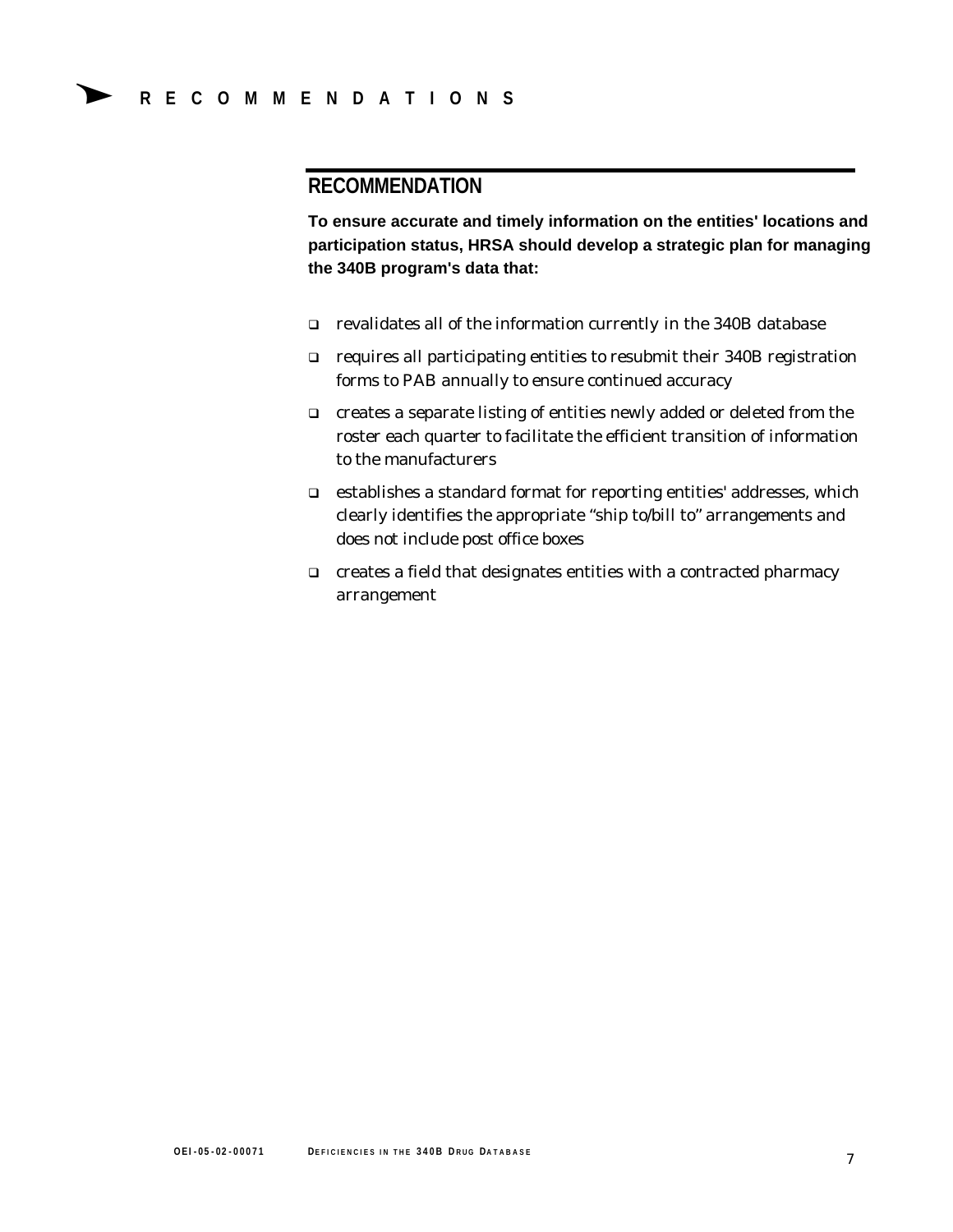#### **AGENCY COMMENTS**

HRSA's comments on the draft report concur with all but one of the findings and all of the recommendations. The complete text of the comments is in Appendix A. HRSA also provided technical comments on the reports.

HRSA has already taken action in response to two of our recommendations. First, HRSA is updating the Web site's entity contact information and participation status in real time as opposed to the former, once-quarterly update. Second, HRSA linked the covered entities and contract pharmacy databases to clearly delineate the contractual relationships. We commend HRSA for its actions to strengthen the integrity of the database, as well as the administration of the 340B Drug Discount Program.

HRSA expressed the desire to implement our recommendation to annually recertify entities enrolled in the discount program, but cited the need to first identify resources and protocol required to achieve this. During this consideration, we propose that HRSA consider its Pharmacy Support Services Contract that HRSA awarded to the American Pharmacists Association in September 2002 as a potential resource for accomplishing this task. Since HRSA also stated that it might be necessary to publish a Federal Register notice to announce a new annual certification requirement, we hope they will concurrently determine whether this action is necessary.

HRSA disagreed with part of one finding that states manufacturers could inadvertently set a lower than intended price if they offered a 340B discount to an excluded entity. According to HRSA, as long as the entity received a grant or met other eligibility criteria the manufacturer would not set a new best price. We agreed with this clarification and made the appropriate changes to the report.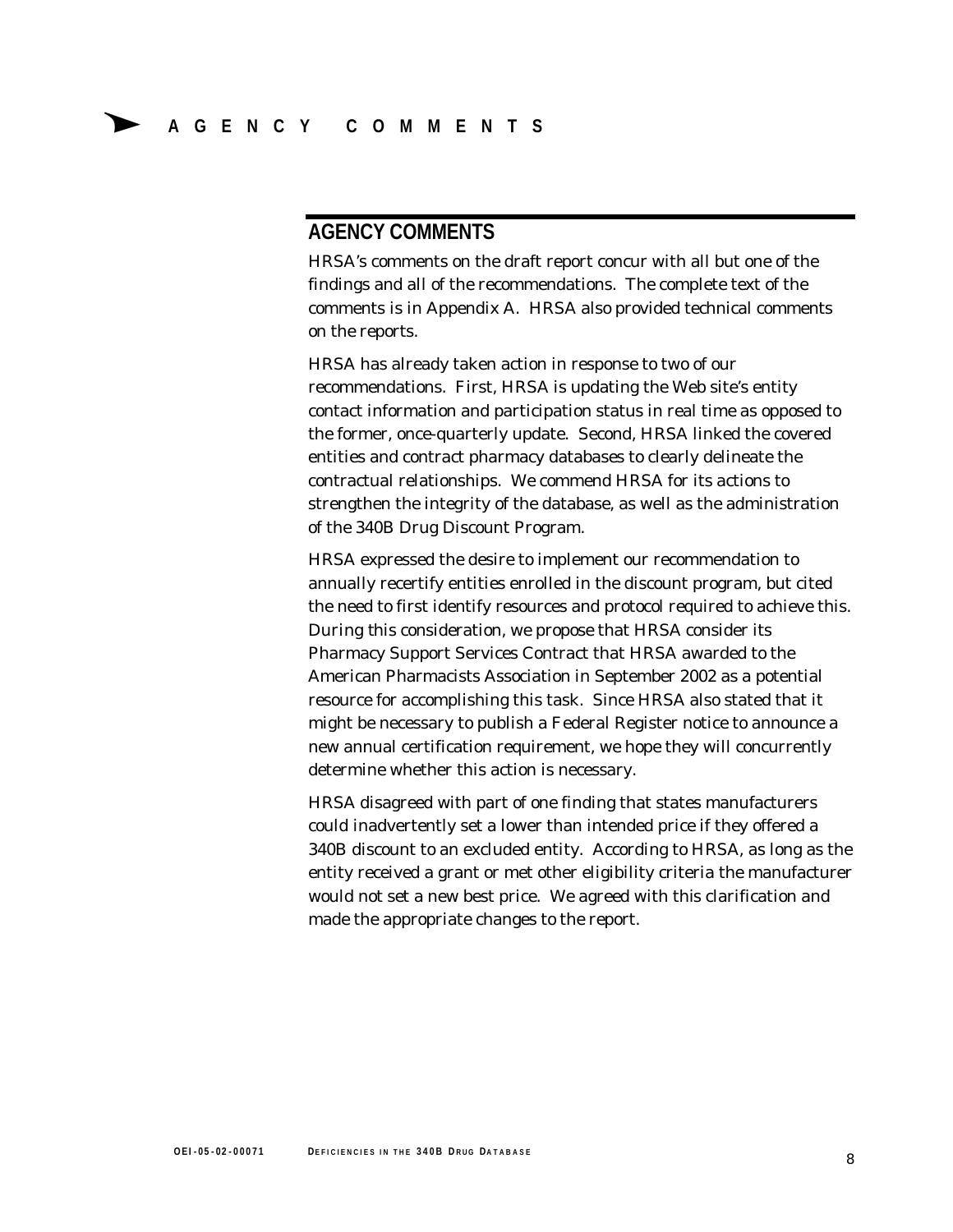## � **APPENDIX ~ A**

|            | DEPARTMENT OF HEALTH & HUMAN SERVICES                                                                                      | Health Resources and Services<br>Administration |  |  |
|------------|----------------------------------------------------------------------------------------------------------------------------|-------------------------------------------------|--|--|
|            |                                                                                                                            | Rockville MD 20857                              |  |  |
|            | 2004<br>APR<br>$-10$                                                                                                       |                                                 |  |  |
| TO:        | Dara A. Corrigan<br>Acting Principal Inspector General<br>Office of the Inspector General                                  |                                                 |  |  |
| FROM:      | Administrator                                                                                                              |                                                 |  |  |
| SUBJECT:   | Office of Inspector General's Draft Report: "Deficiencies in the 340B<br>Drug Discount Program Database" (OEI-05-02-00071) |                                                 |  |  |
|            | Thank you for the opportunity to provide comments on the above subject draft report.<br>Attached please find our response. |                                                 |  |  |
|            | Questions may be referred to Ms. Gail Lipton in HRSA's Office of Financial Policy and<br>Oversight at (301) 443-6509.      |                                                 |  |  |
| Attachment | Filly James Yake                                                                                                           |                                                 |  |  |
|            |                                                                                                                            |                                                 |  |  |
|            |                                                                                                                            |                                                 |  |  |
|            |                                                                                                                            |                                                 |  |  |
|            |                                                                                                                            |                                                 |  |  |
|            |                                                                                                                            |                                                 |  |  |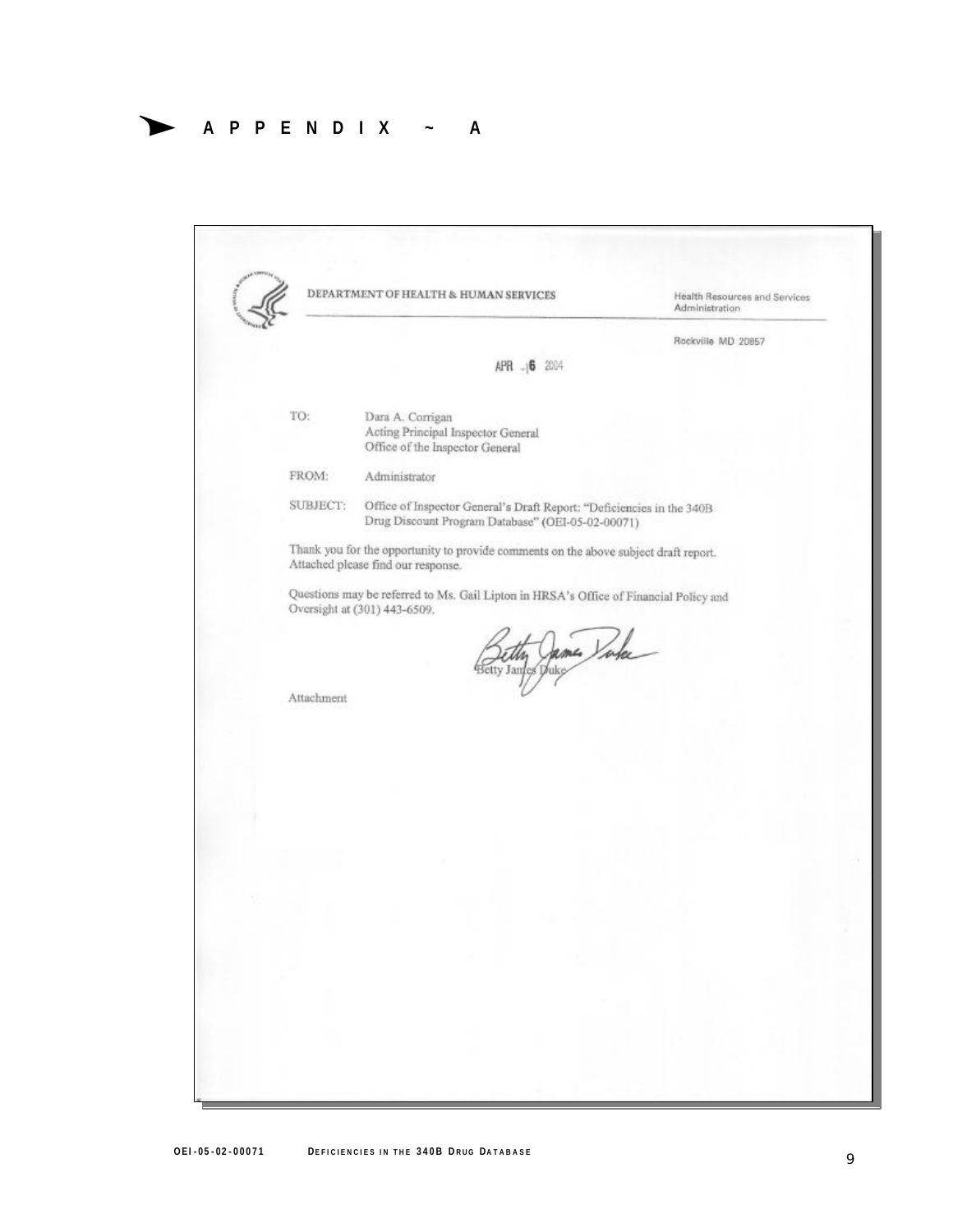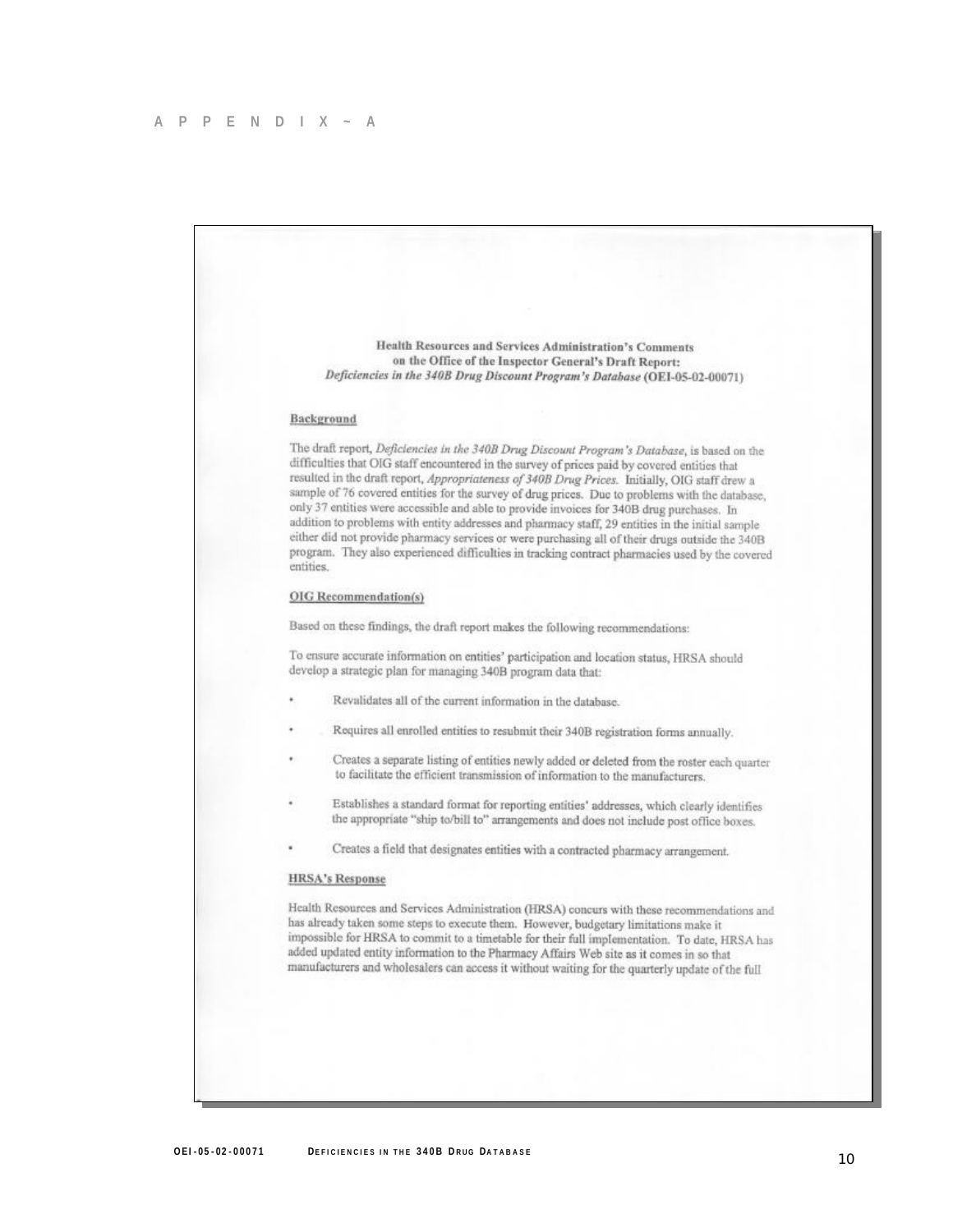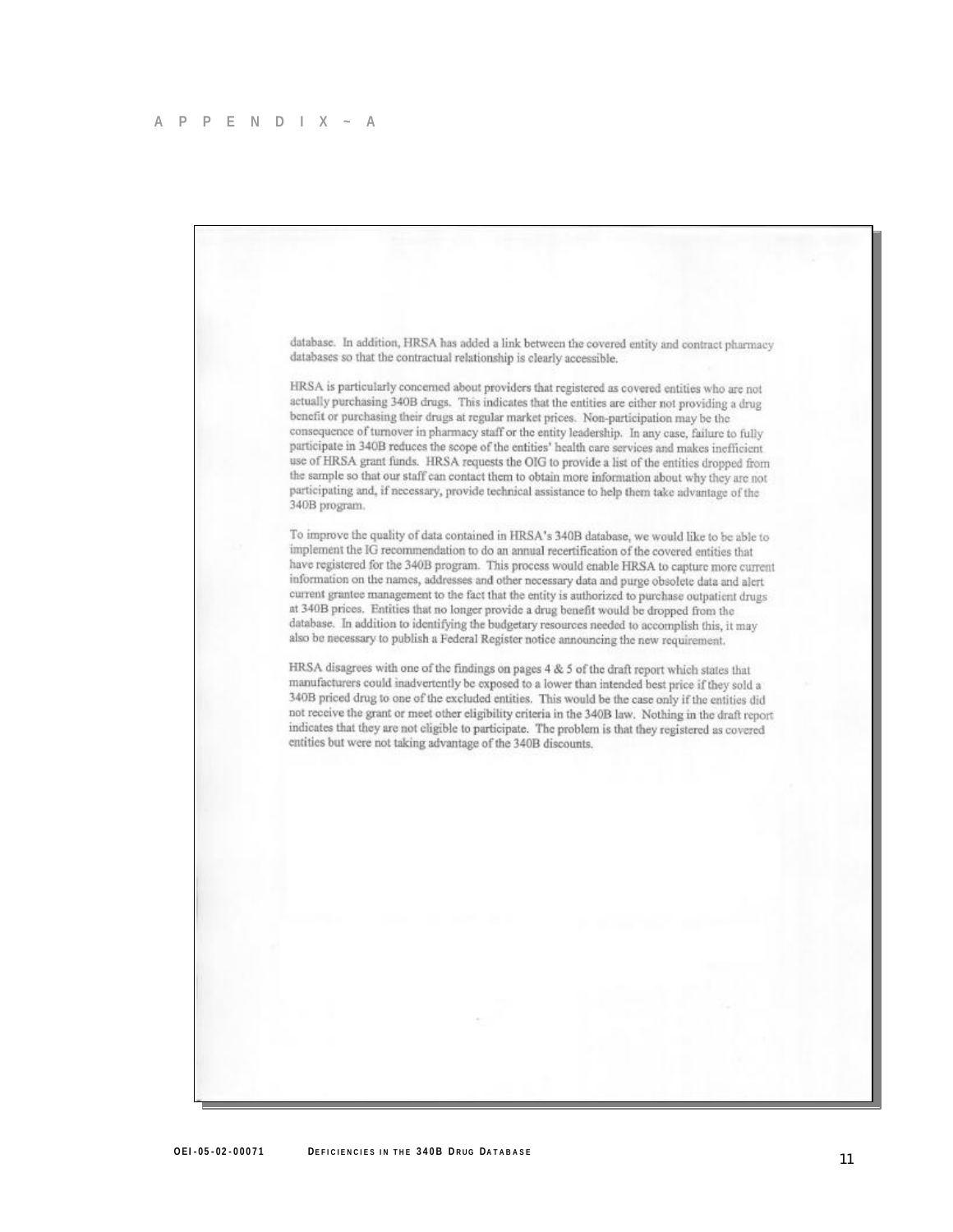# �**APPENDIX~A ACKNOWLEDGMENTS**

This report was prepared under the direction of William C. Moran, Regional Inspector General for Evaluation and Inspections in the Chicago Regional Office, and Natalie Coen, Deputy Regional Inspector General. Other principal Office of Evaluation and Inspections staff who contributed include:

Thomas Komaniecki, Team Leader Madeline Francescatti, Project Leader Anna Fleming, Program Analyst Rupal Patel, Program Analyst Genevieve Nowolinski, Program Specialist Ayana Everett, Program Specialist Barbara Tedesco, Mathematical Statistician